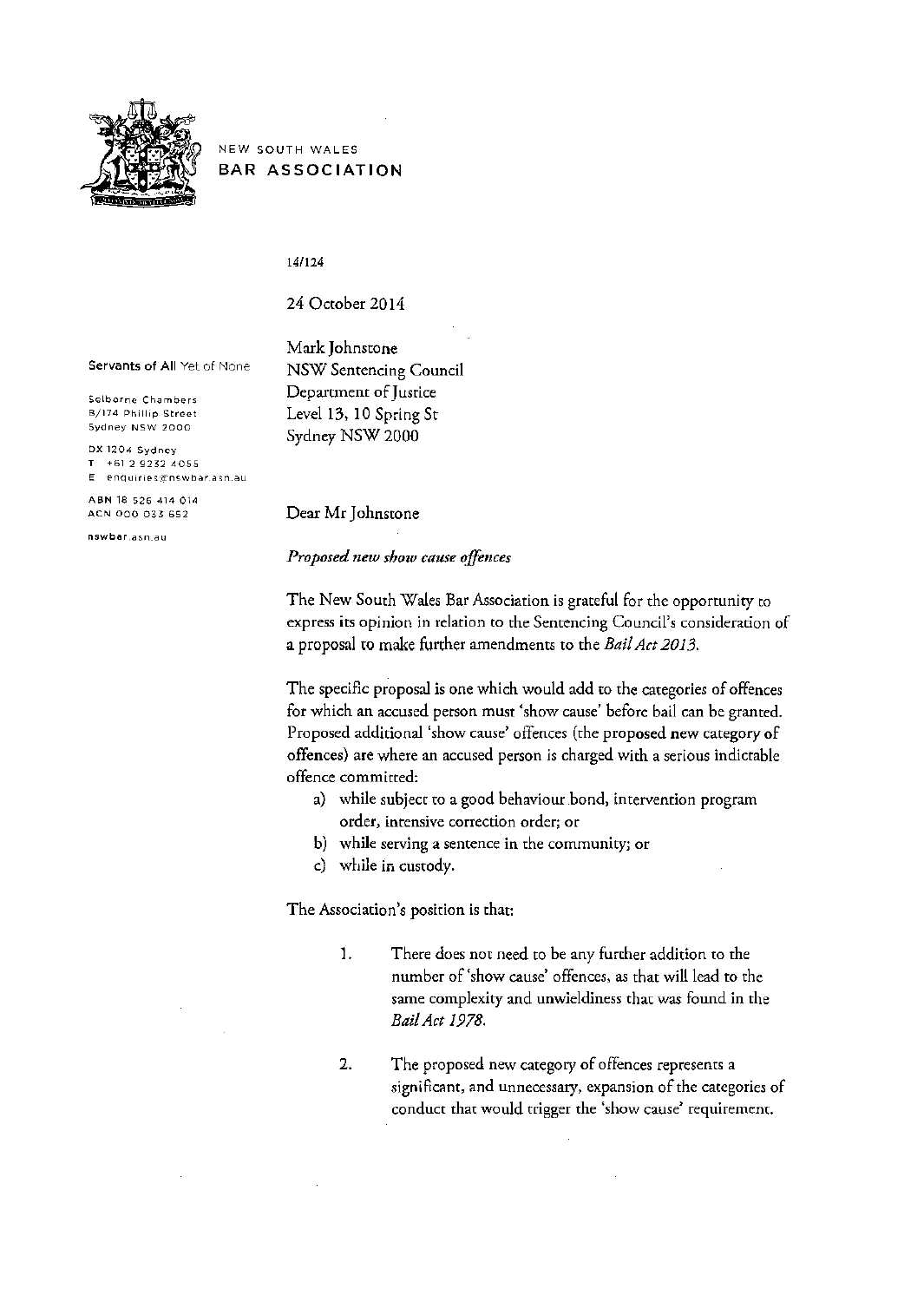3. The proposed new category of offences can currently be adequately considered by a bail authority in relation to whether an accused person poses an unacceptable risk, and accordingly whether bail conditions can be imposed which would mitigate against that risk.

1. Adding to the list of 'show cause' offences will cause further unnecessary complexity in applying the Bail Act 2013

In the Second Reading Speech of the *Bail Bill20 13* (Legislative Assembly, 1 May 20 13) the then Attorney General explained why the system of presumptions against bail in the *Bail Act 1978was* to be abandoned:

Under current bail laws, some offences carry a presumption in favour of bail, others cany a presumption againsr and there are offences where no presumptions apply. This has added a layer of significant complexity to bail decision-making, which the Bill's unacceptable-risk test is intended to avoid. Bail presumptions generally apply based on the particular section under which the accused is charged. This means that they may not reflect the actual seriousness of the alleged offending or the risk rhe accused poses to the community.

The amendments to the *Bail Act 2013* moved away from offence-based tests under the previous *Bail Act.* The then Attorney General stated in the Second Reading Speech that:

Simplifying the decision-making process and focusing on risk rather than offencebased presumptions should also achieve the goal of ensuring that bail decisions are more consistent with the terms of the law. This is an outcome not always evident in decisions under the existing Act. For example, an analysis by the Bureau of Crime Statistics and Research has shown that those who are charged with an offence carrying no presumption in relation to bail face a greater risk of being remanded in custody than those charged with an offence carrying a presumption against bail.

The system of bail presumptions under the *Bail Act 1978* was unnecessarily complex. The amendments that will insert 'show cause' offences into the *Bail Act 2013* have already added a layer of significant complexity to bail decision-making, which the *Bail Act 2013* actively avoided.

The Association does not support a move towards even further 'show cause' offences, which will add to the complexity in the *Bail Act.* 

**Contractor**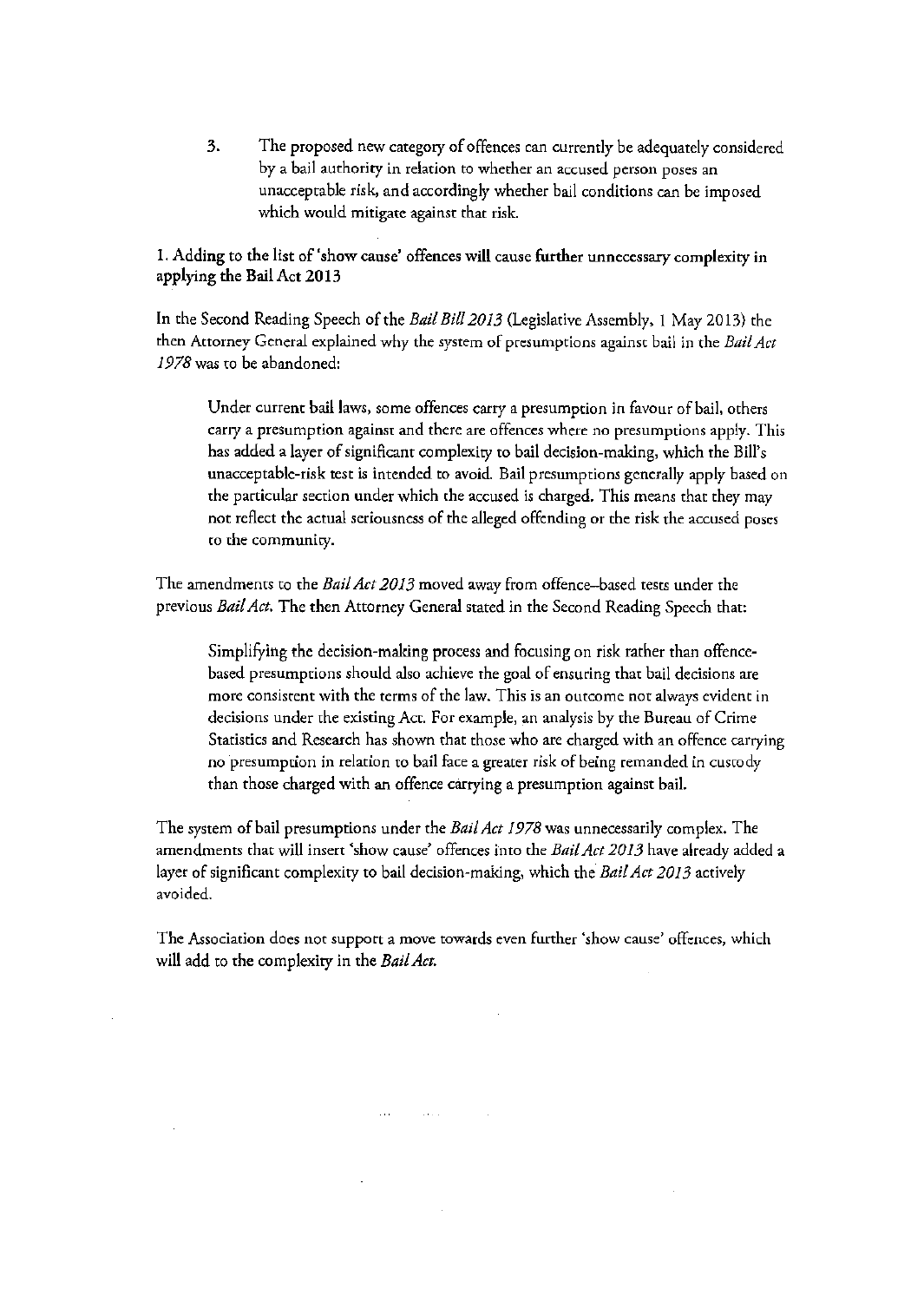## 2. The proposed new categories represent a significant, and unnecessary, expansion of the categories of conduct that would trigger the 'show cause' requirements

The categories of conduct which trigger the 'show cause' requirements should not be expanded.

The list of 'show cause' offences contained in the amended s 16B of the *Bail Act 2013*  includes:

- (a) Offences punishable by imprisonment for life;
- (b) Serious indictable offences that involve sexual intercourse or the infliction of actual bodily harm with intent to have sexual intercourse with a person under the age of 16 years by a person who is of or above the age of 18 years;
- (c) Serious personal violence offences involving wounding or the infliction of grievous bodily harm, if the accused person has previously been convicted of a serious personal violence offence;
- (d) Serious indictable offences under Part 3 or 3A of the *Crimes Act 1900* or under the *Firearms Act 1996* that involves the use of a firearm;
- (e) An indictable offence that involves the unlawful possession of a pistol or prohibited firearm in a public place;
- (f) A serious indictable offence under the *Firearms Act 1996* that involves acquiring, supplying or manufacturing a pistol or prohibited firearm;
- (g) A serious indictable offence under Part 3 or 3A of the *Crimes Act* under the *Firearms Act 1996* that involves the use of a military-style weapon;
- (h) An indictable offence that involves the unlawful possession of a military-style weapon;  $\sim 10$
- (i) A serious indictable offence under the *Weapons Prohibition Act 1998* that involves buying, selling or manufacturing a military-style weapon or selling, on 3 or more separate occasions, any prohibited weapon;
- (j) An offence under the *Drug Misuse and Trafficking Act 1985* that involves the cultivation, supply, possession, manufacture or production of a commercial quantity of a prohibited drug or prohibited plant within the meaning of that Act;
- {k) A serious indictable offence that is committed by an accused person while on bail or on parole.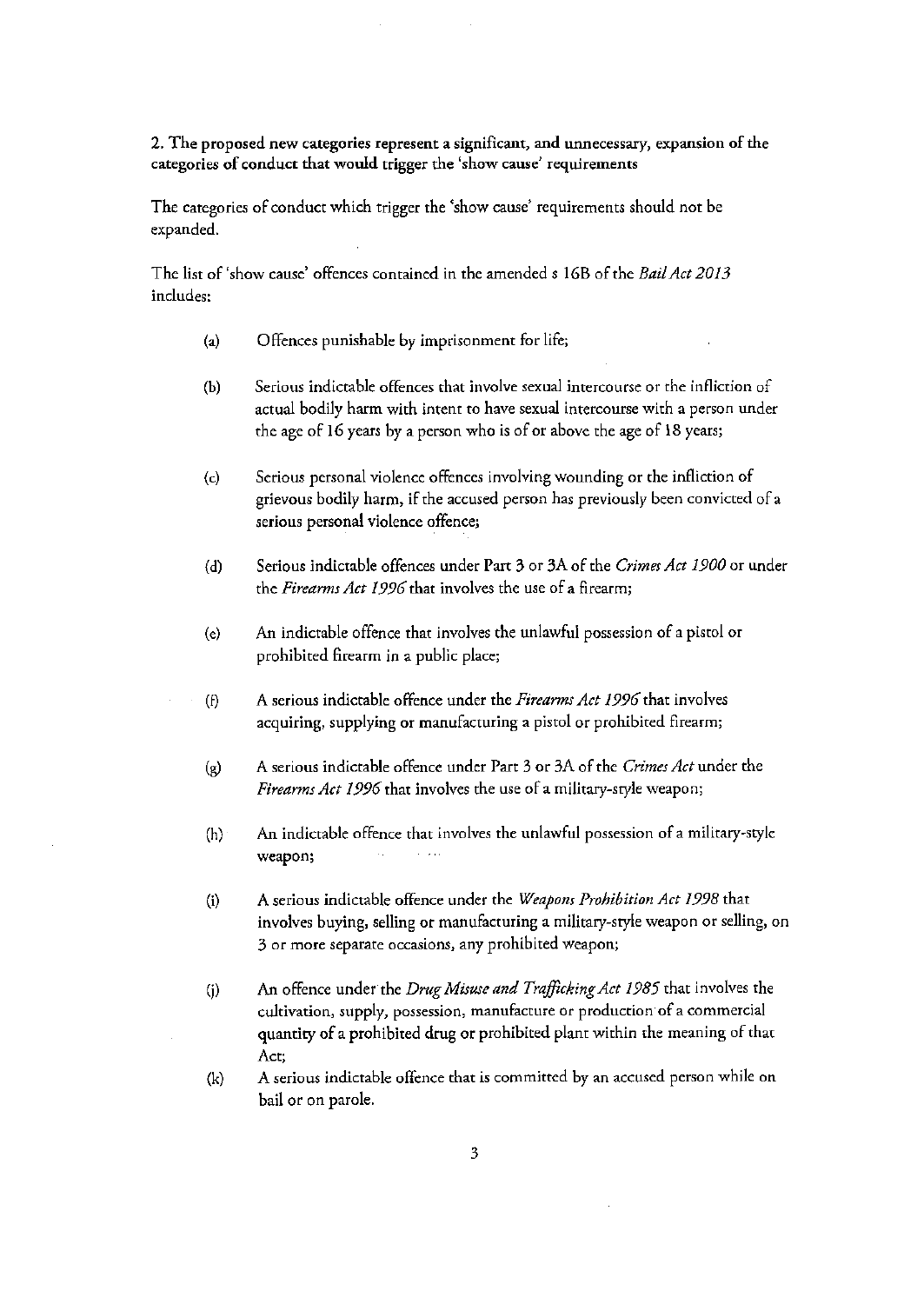The list of offences which s 16B will cover will be very large.

A 'serious indictable offence' is any indictable offence that is punishable by imprisonment for life or for a term of 5 years or more (s 4 *Crimes Act).* If an accused person is subject to the proposed new category of offences and is arrested for a serious indictable offence that is much less serious than the offences contained in the news 16B, that person would still be subject to the 'show cause' requirements. Examples of the types of serious indictable offences that are much less serious than the offences contained in the news I6B are larceny (s 117 *Crimes Act),*  steal from the person (s 94 *Crimes Act}* and receiving stolen property (s 188 *Crimes Act),*  damaging property (s 195 *Crimes Act),* making a false document (s 253 *Crimes Act)* and perjury (s 327 *Crimes Act}.* 

The result would be a significant expansion of the type of offences that would have been contemplated in the development of the Bail Amendment Bill 2014. When the list of'show cause' categories was proposed in the Bill they were meant to relate only to the following (Second Reading Speech, Legislative Assembly, 13 August 2014):

In recommending which offences the show cause requirement should apply to, the review considered the potential consequences for the community and criminal justice system if the risk posed by a person charged with that type of offence were to materialise. The show cause categories therefore apply to those offences that involve a significant risk to the community. These categories are set out in new s 16B of the bill and include offences with a maximum penalty of imprisonment for life, offences involving sexual intercourse or the infliction of actual bodily harm with the intent to have sexual intercourse with a child under the age of 16 years by an adult, serious personal violence offences or those involving the infliction of wounding or grievous bodily harm if the accused has a previous conviction for a serious personal violence offence. Serious personal violence offences are those in part 3 of the Crimes Act 1900, carrying a maximum penalty of at least 14 years imprisonment.

그는 호텔 기

3. Each of the proposed new categories can be adequately considered in an assessment of unacceptable risk

In the Second Reading Speech of the Bail Bill 2013 (Legislative Assembly, 1 May 20 13) the then Attorney General explained the introduction of the 'unacceptable risk' test as follows:

[T]he government decided to adopt a risk-management approach to bail decisionmaking. The bill has been drafted in accordance with the Government response and its key feature is a simple unacceptable-risk test for bail decisions. This test will focus bail decision-making on the identification and mitigation of unacceptable risk, which should result in decisions that better achieve the goals of protection of the community while appropriately safeguarding the rights of the accused person.